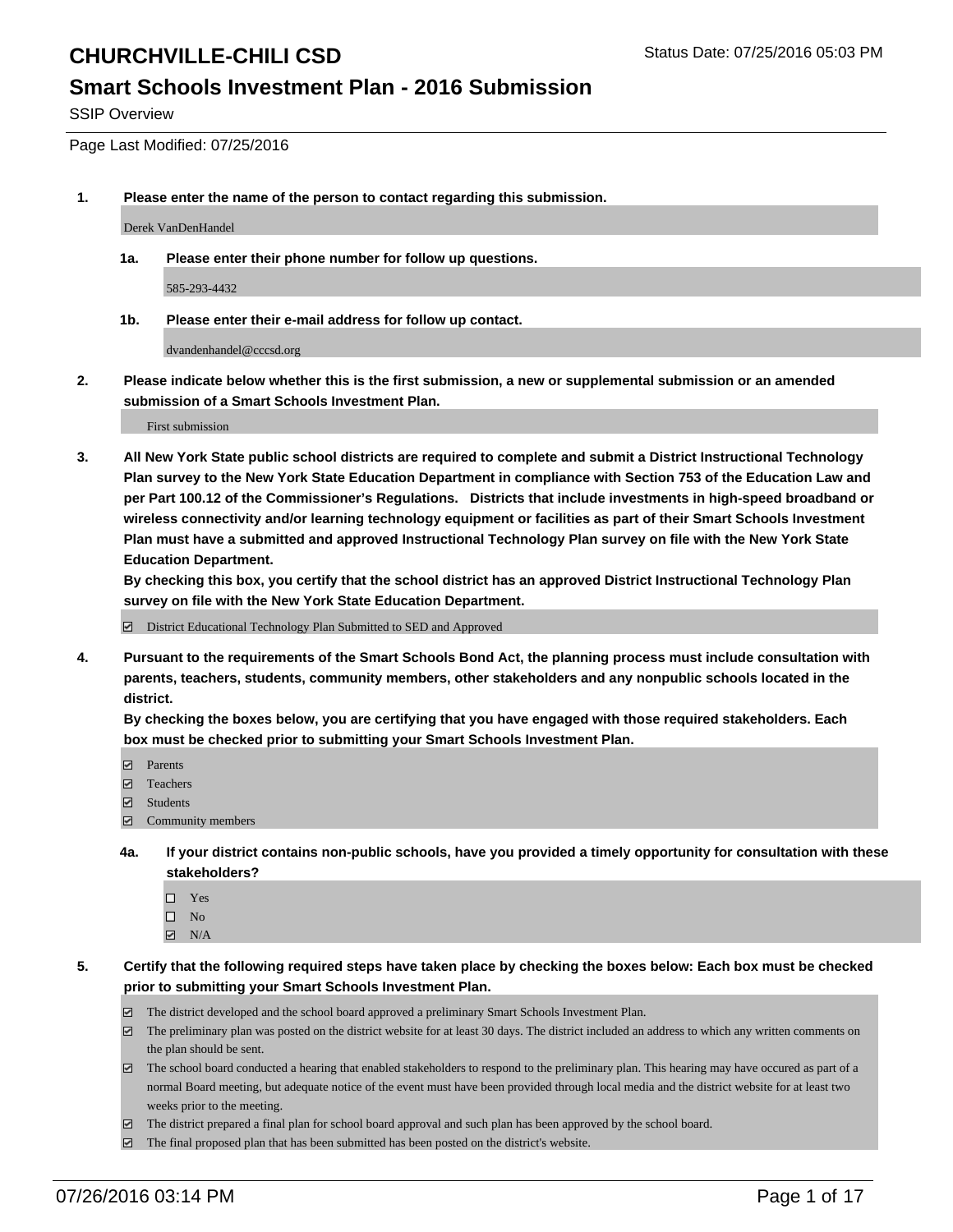### **Smart Schools Investment Plan - 2016 Submission**

SSIP Overview

Page Last Modified: 07/25/2016

**5a. Please upload the proposed Smart Schools Investment Plan (SSIP) that was posted on the district's website. Note that this should be different than your recently submitted Educational Technology Survey. The Final SSIP, as approved by the School Board, should also be posted on the website and remain there during the course of the projects contained therein.**

Final SSIP BOE Presentation 10-13-15 Public.pdf

**6. Please enter an estimate of the total number of students and staff that will benefit from this Smart Schools Investment Plan based on the cumulative projects submitted to date.**

4,255

**7. An LEA/School District may partner with one or more other LEA/School Districts to form a consortium to pool Smart Schools Bond Act funds for a project that meets all other Smart School Bond Act requirements. Each school district participating in the consortium will need to file an approved Smart Schools Investment Plan for the project and submit a signed Memorandum of Understanding that sets forth the details of the consortium including the roles of each respective district.**

 $\Box$  The district plans to participate in a consortium to partner with other school district(s) to implement a Smart Schools project.

#### **8. Please enter the name and 6-digit SED Code for each LEA/School District participating in the Consortium.**

| Partner LEA/District | <b>ISED BEDS Code</b> |
|----------------------|-----------------------|
| (No Response)        | (No Response)         |

**9. Please upload a signed Memorandum of Understanding with all of the participating Consortium partners.**

(No Response)

**10. Your district's Smart Schools Bond Act Allocation is:**

\$3,099,982

**11. Enter the budget sub-allocations by category that you are submitting for approval at this time. If you are not budgeting SSBA funds for a category, please enter 0 (zero.) If the value entered is \$0, you will not be required to complete that survey question.**

|                                       | Sub-         |
|---------------------------------------|--------------|
|                                       | Allocations  |
| <b>School Connectivity</b>            | 849,090      |
| Connectivity Projects for Communities | $\Omega$     |
| Classroom Technology                  | 1,145,408    |
| Pre-Kindergarten Classrooms           | $\Omega$     |
| Replace Transportable Classrooms      | $\Omega$     |
| High-Tech Security Features           | $\Omega$     |
| <b>Totals:</b>                        | 1,994,498.00 |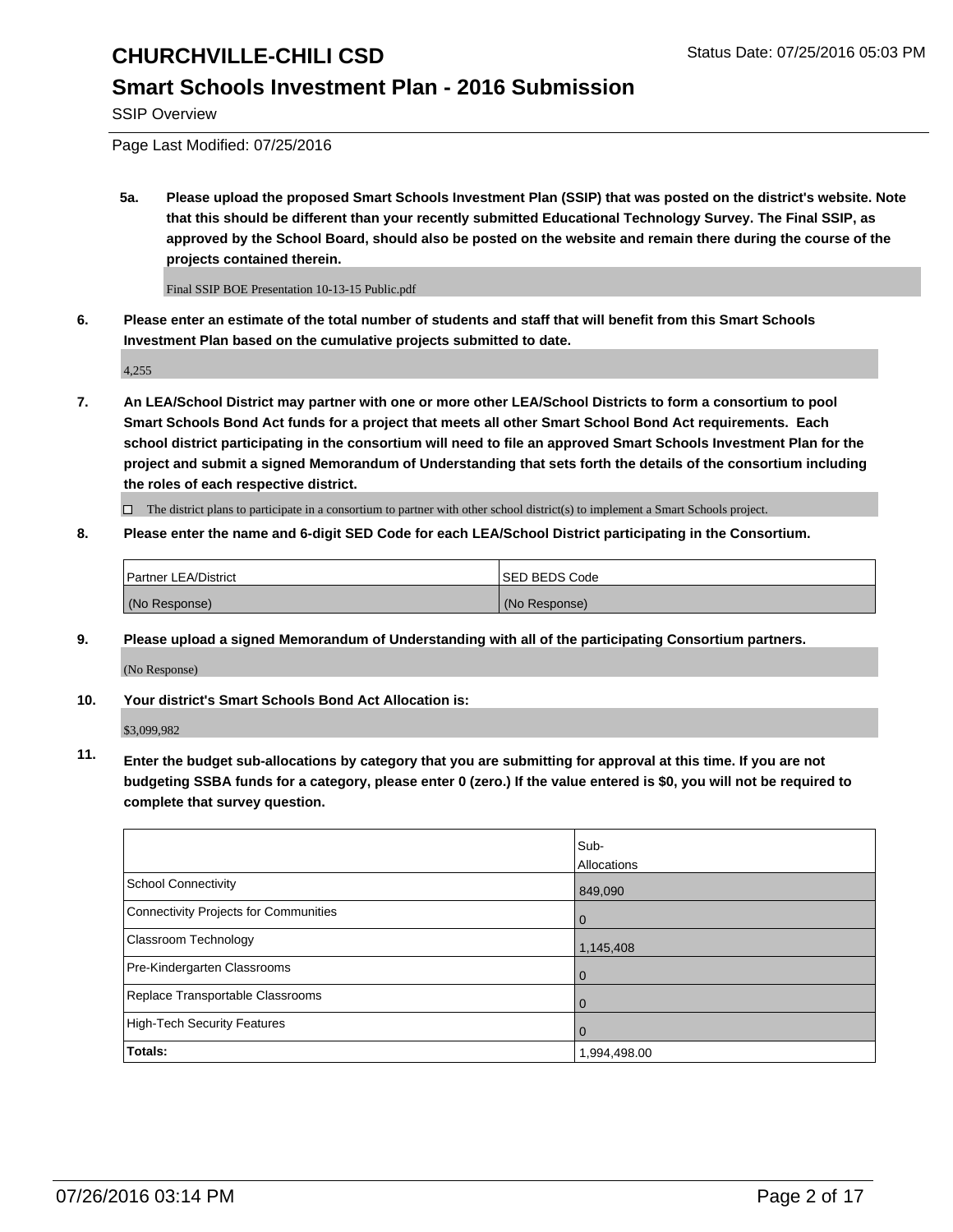### **Smart Schools Investment Plan - 2016 Submission**

School Connectivity

Page Last Modified: 07/25/2016

- **1. In order for students and faculty to receive the maximum benefit from the technology made available under the Smart Schools Bond Act, their school buildings must possess sufficient connectivity infrastructure to ensure that devices can be used during the school day. Smart Schools Investment Plans must demonstrate that:**
	- **sufficient infrastructure that meets the Federal Communications Commission's 100 Mbps per 1,000 students standard currently exists in the buildings where new devices will be deployed, or**
	- **is a planned use of a portion of Smart Schools Bond Act funds, or**
	- **is under development through another funding source.**

**Smart Schools Bond Act funds used for technology infrastructure or classroom technology investments must increase the number of school buildings that meet or exceed the minimum speed standard of 100 Mbps per 1,000 students and staff within 12 months. This standard may be met on either a contracted 24/7 firm service or a "burstable" capability. If the standard is met under the burstable criteria, it must be:**

**1. Specifically codified in a service contract with a provider, and**

**2. Guaranteed to be available to all students and devices as needed, particularly during periods of high demand, such as computer-based testing (CBT) periods.**

**Please describe how your district already meets or is planning to meet this standard within 12 months of plan submission.**

The infrastructure upgrade in this submission will be provide internal bandwidth and reliable wireless access for all 4000 planned instructional devices K-12. This sets up the district to be in the best place to take advantage of its current 500mb Internet connection which will continue to increase in capacity over the next few years as the online demand grows.

- **1a. If a district believes that it will be impossible to meet this standard within 12 months, it may apply for a waiver of this requirement, as described on the Smart Schools website. The waiver must be filed and approved by SED prior to submitting this survey.**
	- $\Box$  By checking this box, you are certifying that the school district has an approved waiver of this requirement on file with the New York State Education Department.

### **2. Connectivity Speed Calculator (Required)**

|                         | Number of<br><b>Students</b> | Multiply by<br>100 Kbps | Divide by 1000 Current Speed<br>Ito Convert to<br>l Reauired<br>lSpeed in Mb | in Mb | Expected<br>Speed to be<br>Attained Within Required<br>12 Months | <b>Expected Date</b><br>lWhen<br>Speed Will be<br><b>Met</b> |
|-------------------------|------------------------------|-------------------------|------------------------------------------------------------------------------|-------|------------------------------------------------------------------|--------------------------------------------------------------|
| <b>Calculated Speed</b> | 3,850                        | 385,000                 | 385                                                                          | 500   | 500                                                              | l Now                                                        |

#### **3. Describe how you intend to use Smart Schools Bond Act funds for high-speed broadband and/or wireless connectivity projects in school buildings.**

CCCSD will use 27% of the funds to upgrade an aging infrastructure to not only provide improved reliability and redundancies but will also increase internal bandwidth to 10GB. This upgrade also provides wireless connectivty in 100% of our instructional building space in support of latest 802.11ac protocol.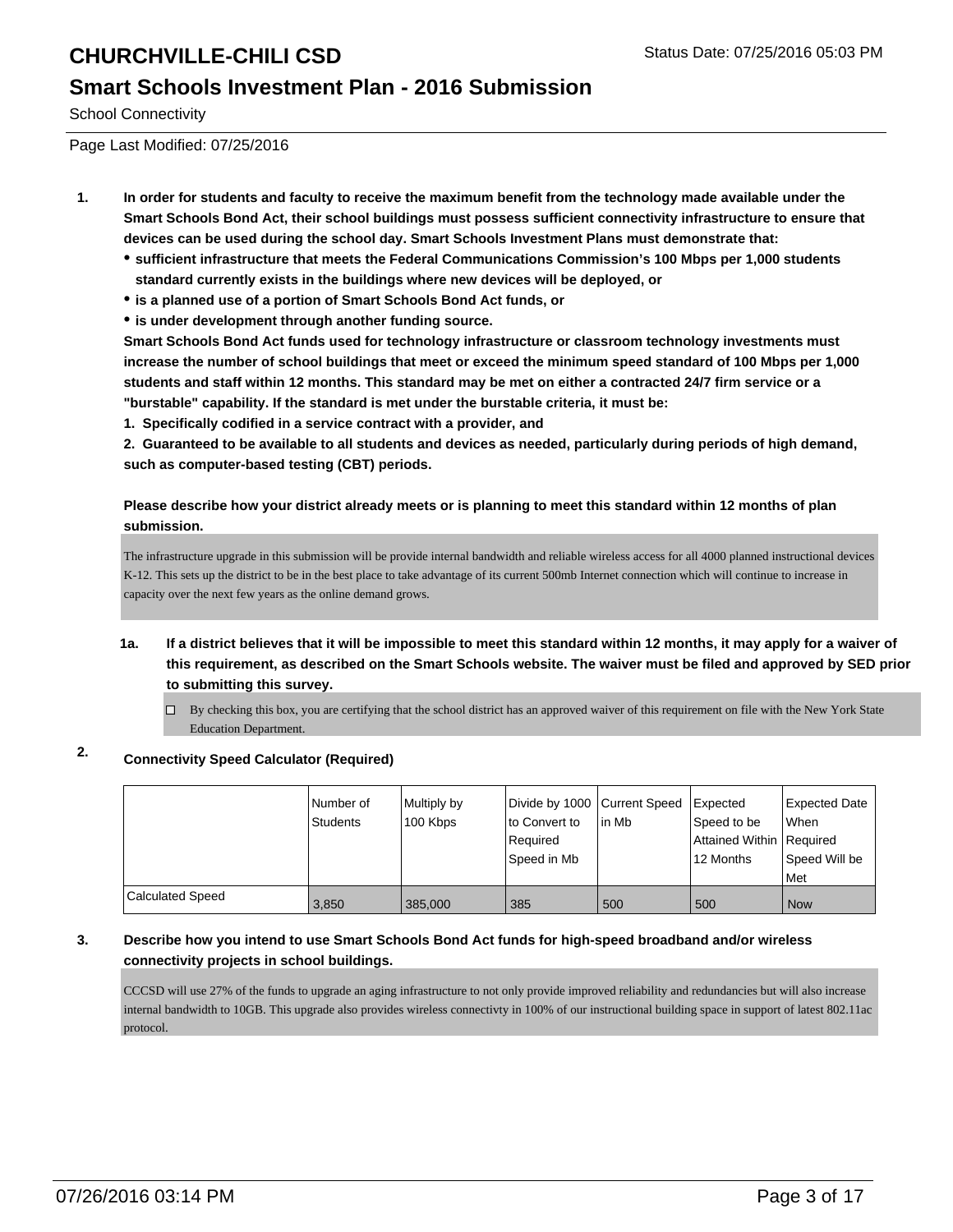### **Smart Schools Investment Plan - 2016 Submission**

School Connectivity

Page Last Modified: 07/25/2016

**4. Describe the linkage between the district's District Instructional Technology Plan and the proposed projects. (There should be a link between your response to this question and your response to Question 1 in Part E. Curriculum and Instruction "What are the district's plans to use digital connectivity and technology to improve teaching and learning?)**

CCCSD will leverage center sets of iPads and 1:1 Chromebooks in grades K-12 to provide engaging and powerful learning experiences and content, as well as resources and assessments that measure student achievement in more complete, authentic, and meaningful ways. Technology-based learning and assessment systems will be used to improving student learning and generate data that can be used to continuously improve education at all levels. Technology will help us execute collaborative teaching strategies combined with professional learning to better connect our educators. . Students in the primary grades will benefit from focused learning tasks either in a center-based model or 1:1 as an extension of intervention or enhancement based upon skill levels utilizing an iPad. Students in grades 3-12 will have access to online resources, texts, and curricular materials throughout their instructional experiences across their course schedule. These learning opportunities will also include use of an online platform for group work, teacher and student online correspondence, and document access and submission. Additionally, providing access to 1:1 Chromebooks will help students to meet college and career readiness goals and develop their twenty first century skills.

Learning management systems (Moodle and Google Classroom) will be utilized across grade levels on a regular basis to provide students with experience in blended/online learning, the opportunity to obtain and submit work online, and will provide opportunities for collaborative learning (through the use of Google Apps for Education). Further, our teachers will be able to directly monitor student progress and identify future areas of instructional need based upon individual strengths and needs.

Access to the Parent/Student Portal gives students responsibility for their own learning as they have the ability to monitor their progress and set goals for themselves.

**5. If the district wishes to have students and staff access the Internet from wireless devices within the school building, or in close proximity to it, it must first ensure that it has a robust Wi-Fi network in place that has sufficient bandwidth to meet user demand.**

**Please describe how you have quantified this demand and how you plan to meet this demand.**

This upgrade provides a robust wireless system with a central wireless controller and wireless access points in every instructional room in support of the latest 802.11ac protocol. Infrastructure upgrades will provide switching and backbone bandwidth speeds to support the growing 802.11ac wireless bandwidth demands.

**6. As indicated on Page 5 of the guidance, the Office of Facilities Planning will have to conduct a preliminary review of all capital projects, including connectivity projects.**

| Project Number        |  |
|-----------------------|--|
| 26-15-01-06-7-999-BA1 |  |

**7. Certain high-tech security and connectivity infrastructure projects may be eligible for an expedited review process as determined by the Office of Facilities Planning.**

#### **Was your project deemed eligible for streamlined review?**

Yes

**7a. Districts that choose the Streamlined Review Process will be required to certify that they have reviewed all installations with their licensed architect or engineer of record and provide that person's name and license number. The licensed professional must review the products and proposed method of installation prior to implementation and review the work during and after completion in order to affirm that the work was codecompliant, if requested.**

 $\Box$  I certify that I have reviewed all installations with a licensed architect or engineer of record.

**8. Include the name and license number of the architect or engineer of record.**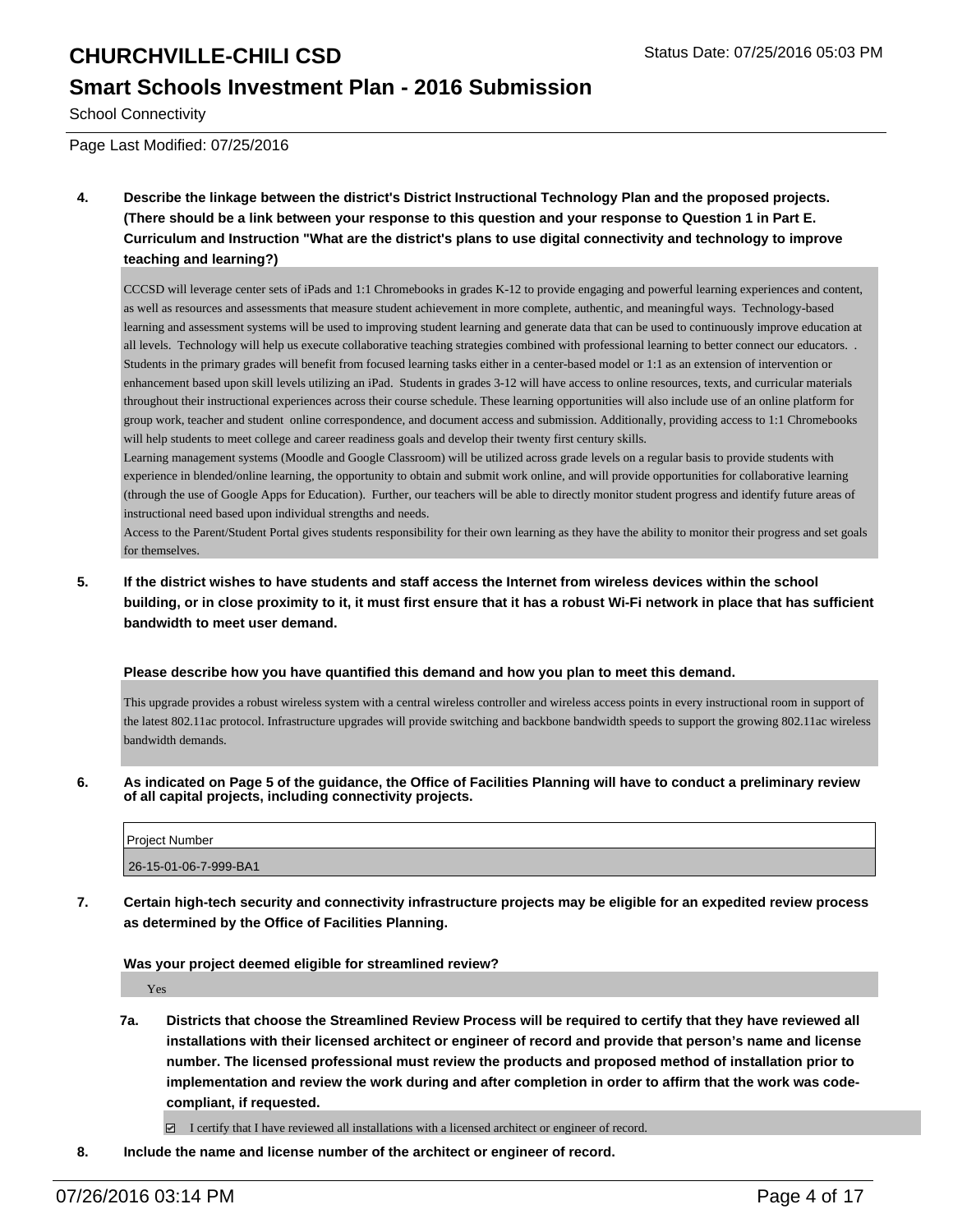### **Smart Schools Investment Plan - 2016 Submission**

School Connectivity

Page Last Modified: 07/25/2016

| Name                           | License Number |
|--------------------------------|----------------|
| Jason Boyers, CCIE             | 26024          |
| Gian-Paul Piane, AIA Principal | 25315          |

**9. If you are submitting an allocation for School Connectivity complete this table. Note that the calculated Total at the bottom of the table must equal the Total allocation for this category that you entered in the SSIP Overview overall budget.** 

|                                                   | Sub-<br>Allocation |
|---------------------------------------------------|--------------------|
| Network/Access Costs                              | 567,961            |
| <b>Outside Plant Costs</b>                        | 0                  |
| <b>School Internal Connections and Components</b> | 281,129            |
| <b>Professional Services</b>                      | $\mathbf 0$        |
| Testing                                           | 0                  |
| Other Upfront Costs                               | $\mathbf 0$        |
| <b>Other Costs</b>                                | 0                  |
| Totals:                                           | 849,090.00         |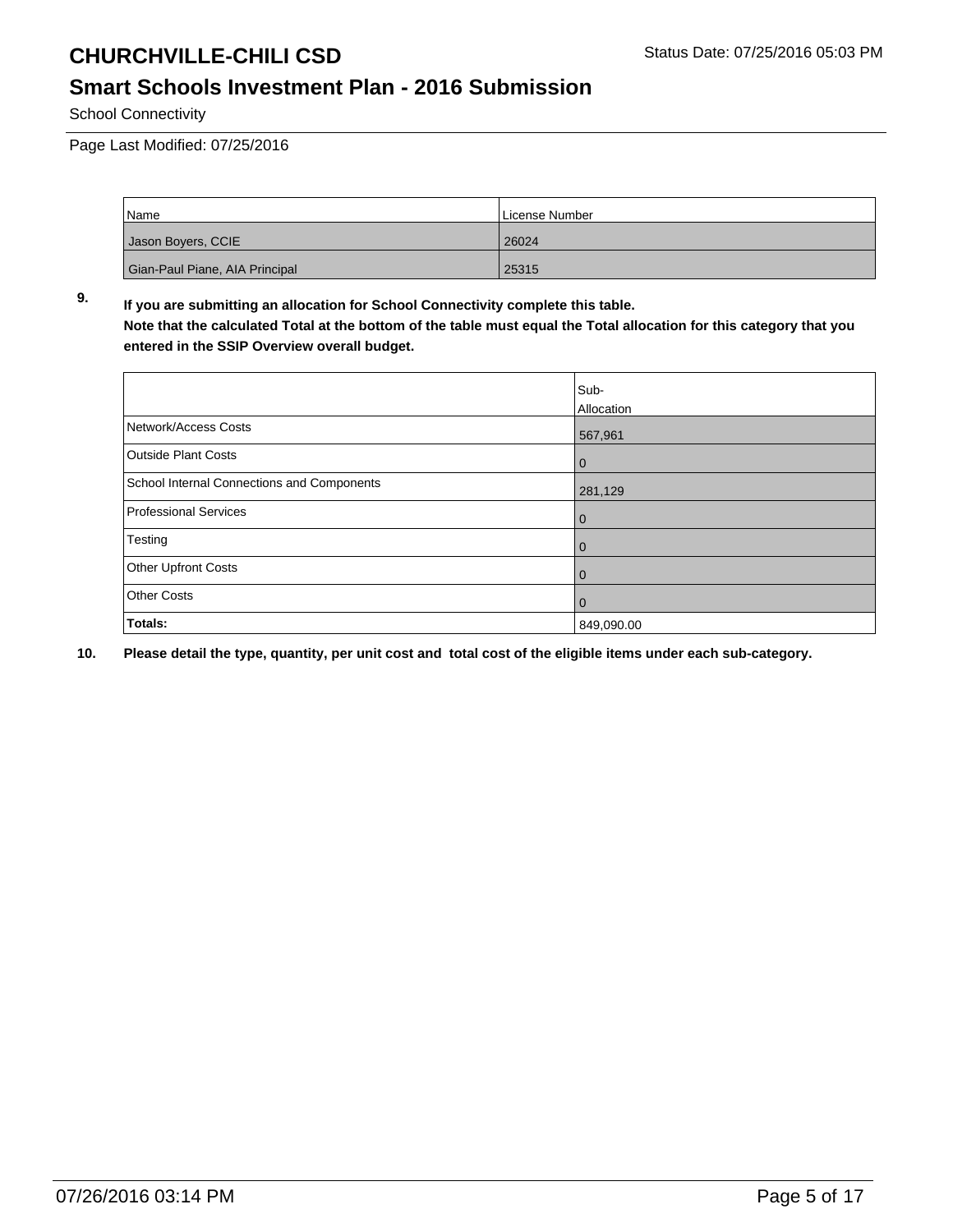## **Smart Schools Investment Plan - 2016 Submission**

School Connectivity

Page Last Modified: 07/25/2016

| Select the allowable expenditure<br>type.<br>Repeat to add another item under<br>each type. | Item to be purchased                                    | Quantity       | Cost per Item | Total Cost |
|---------------------------------------------------------------------------------------------|---------------------------------------------------------|----------------|---------------|------------|
| <b>Network/Access Costs</b>                                                                 | Cisco Aironet 3702i AC Wireless<br><b>Access Points</b> | 94             | 792           | 74,481     |
| <b>Network/Access Costs</b>                                                                 | Cisco 8510 Wireless Controller                          | $\mathbf{1}$   | 39,750        | 39,750     |
| <b>Network/Access Costs</b>                                                                 | Cisco 8510 High Availability Wireless<br>Controller     | $\mathbf 1$    | 21,200        | 21,200     |
| <b>Network/Access Costs</b>                                                                 | Cisco 802.11AC AC Wave 1 modules<br>(10 Packs)          | 16             | 1,590         | 25,440     |
| <b>Network/Access Costs</b>                                                                 | Cisco ASA 5525 Router                                   | $\mathbf{1}$   | 4,926         | 4,926      |
| <b>Connections/Components</b>                                                               | Cisco Catalyst 3850 10GB Network<br>Module              | 33             | 1,325         | 43,725     |
| <b>Connections/Components</b>                                                               | Cisco Catalyst 4500 AC Power Supply                     | $\overline{4}$ | 1,060         | 4,240      |
| <b>Connections/Components</b>                                                               | Cisco Nexus 3172T 48-port 10GB<br>switch                | $\overline{4}$ | 10,600        | 42,400     |
| <b>Connections/Components</b>                                                               | Cisco Catalyst 3850 Secondary AC<br>Power Supply        | $\overline{2}$ | 795           | 1,590      |
| <b>Connections/Components</b>                                                               | Cisco 3 meter QSFP to 4XSFP 10GB<br>cable               | 2              | 239           | 477        |
| <b>Connections/Components</b>                                                               | Cisco 3 meter 40GB-CR4 Cable                            | $\overline{2}$ | 133           | 265        |
| <b>Connections/Components</b>                                                               | Cisco 10GBASE-LR SFP Module                             | 39             | 2,117         | 82,577     |
| <b>Connections/Components</b>                                                               | Cisco 10GBASE-LRM SFP Module                            | 50             | 527           | 26,368     |
| <b>Connections/Components</b>                                                               | Cisco 10GBASE-CU SFP+ Cable<br>3meter                   |                | 111           | 111        |
| <b>Connections/Components</b>                                                               | Cisco 10GBASE-CU SFP+ Cable<br>5meter                   | 1              | 138           | 138        |
| <b>Connections/Components</b>                                                               | Cisco 1 meter Type 1 Stacking Cable                     | 4              | 106           | 424        |
| <b>Connections/Components</b>                                                               | Cisco 3meter Type 1 Stacking Cable                      | 4              | 159           | 636        |
| <b>Network/Access Costs</b>                                                                 | Cisco Catalyst 3850 24-port UPOE<br>Switch              | 12             | 3,445         | 41,340     |
| <b>Network/Access Costs</b>                                                                 | Cisco Catalyst 3850 48-port UPOE<br>Switch              | 52             | 6,042         | 314,184    |
| <b>Network/Access Costs</b>                                                                 | Cisco Catalyst 4500-X 40-port 10GB<br>Switch            | $\overline{c}$ | 23,320        | 46,640     |
| <b>Connections/Components</b>                                                               | Project Installation and Configuration                  | 1              | 101,453       | 101,453    |
| Connections/Components                                                                      | <b>Trade In for old Switches</b>                        | $\mathbf{1}$   | $-23,275$     | $-23,275$  |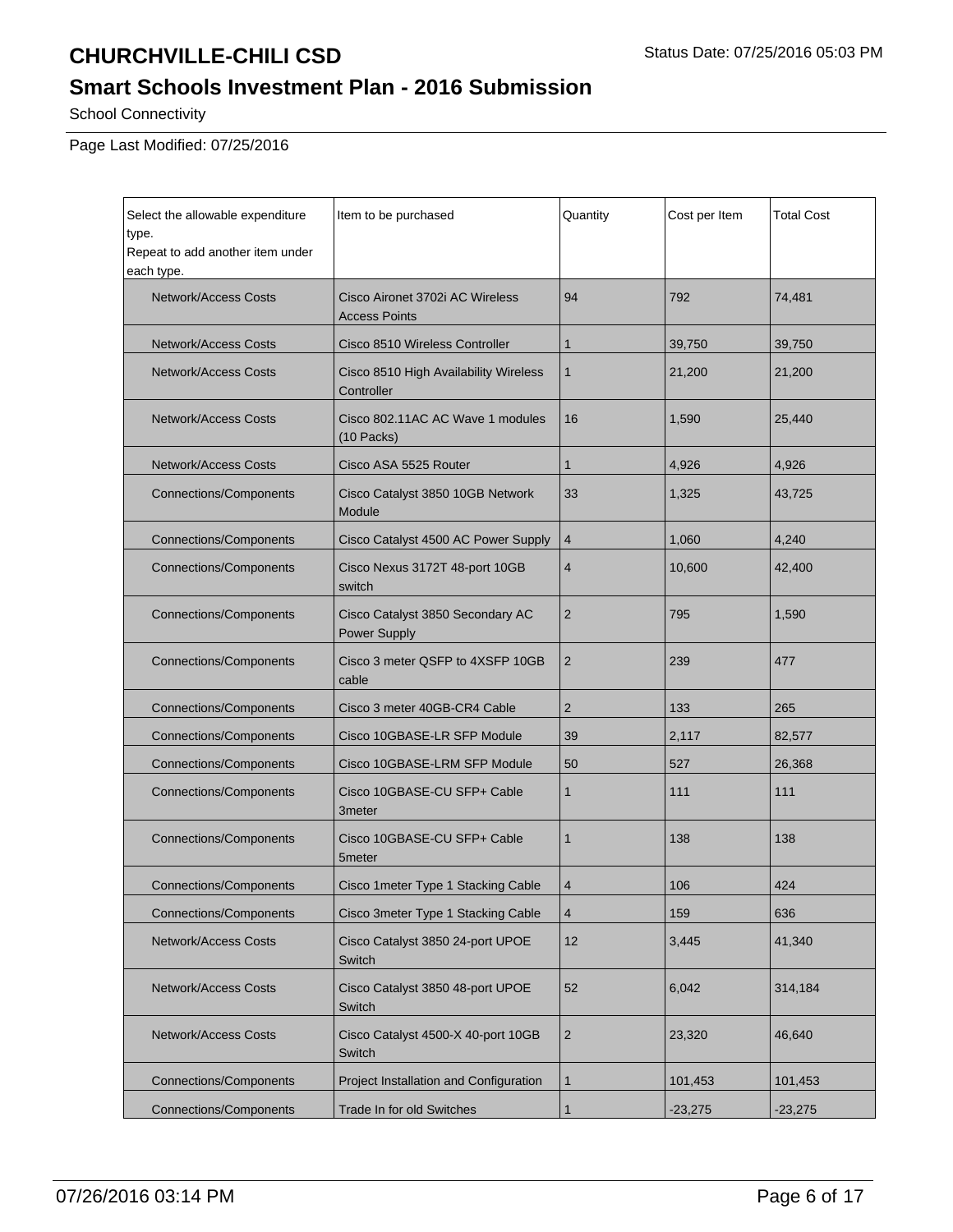### **Smart Schools Investment Plan - 2016 Submission**

Community Connectivity (Broadband and Wireless)

Page Last Modified: 04/01/2016

**1. Describe how you intend to use Smart Schools Bond Act funds for high-speed broadband and/or wireless connectivity projects in the community.**

(No Response)

**2. Please describe how the proposed project(s) will promote student achievement and increase student and/or staff access to the Internet in a manner that enhances student learning and/or instruction outside of the school day and/or school building.**

(No Response)

**3. Community connectivity projects must comply with all the necessary local building codes and regulations (building and related permits are not required prior to plan submission).**

 $\Box$  I certify that we will comply with all the necessary local building codes and regulations.

**4. Please describe the physical location of the proposed investment.**

(No Response)

**5. Please provide the initial list of partners participating in the Community Connectivity Broadband Project, along with their Federal Tax Identification (Employer Identification) number.**

| Project Partners | <b>IFederal ID#</b> |
|------------------|---------------------|
| (No Response)    | (No Response)       |

**6. If you are submitting an allocation for Community Connectivity, complete this table. Note that the calculated Total at the bottom of the table must equal the Total allocation for this category that you**

**entered in the SSIP Overview overall budget.**

|                                    | Sub-Allocation |
|------------------------------------|----------------|
| Network/Access Costs               | (No Response)  |
| <b>Outside Plant Costs</b>         | (No Response)  |
| <b>Tower Costs</b>                 | (No Response)  |
| <b>Customer Premises Equipment</b> | (No Response)  |
| <b>Professional Services</b>       | (No Response)  |
| Testing                            | (No Response)  |
| <b>Other Upfront Costs</b>         | (No Response)  |
| <b>Other Costs</b>                 | (No Response)  |
| Totals:                            |                |

| Select the allowable expenditure | Item to be purchased | Quantity      | Cost per Item | <b>Total Cost</b> |
|----------------------------------|----------------------|---------------|---------------|-------------------|
| type.                            |                      |               |               |                   |
| Repeat to add another item under |                      |               |               |                   |
| each type.                       |                      |               |               |                   |
| (No Response)                    | (No Response)        | (No Response) | (No Response) | (No Response)     |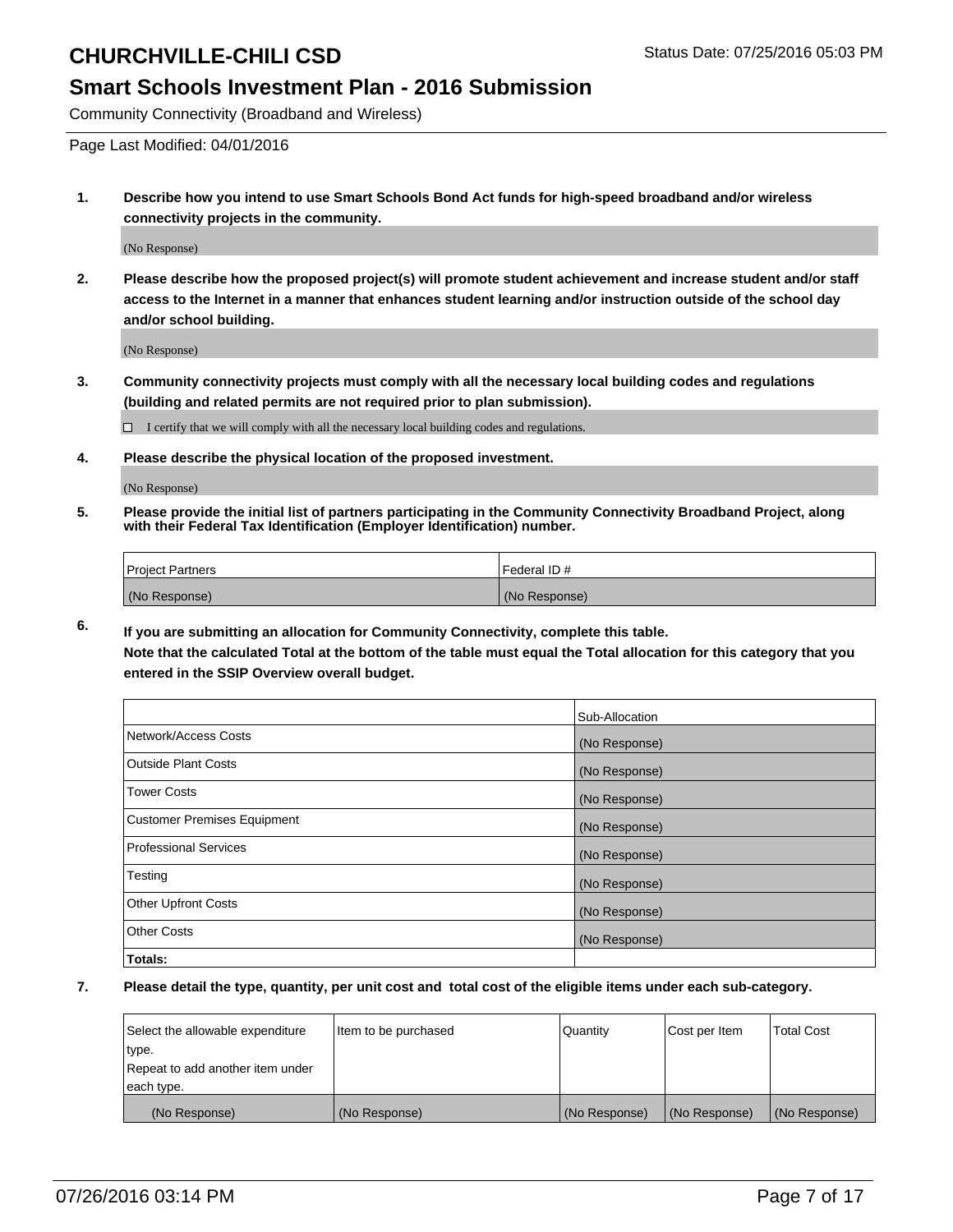### **Smart Schools Investment Plan - 2016 Submission**

Classroom Learning Technology

Page Last Modified: 07/25/2016

**1. In order for students and faculty to receive the maximum benefit from the technology made available under the Smart Schools Bond Act, their school buildings must possess sufficient connectivity infrastructure to ensure that devices can be used during the school day. Smart Schools Investment Plans must demonstrate that sufficient infrastructure that meets the Federal Communications Commission's 100 Mbps per 1,000 students standard currently exists in the buildings where new devices will be deployed, or is a planned use of a portion of Smart Schools Bond Act funds, or is under development through another funding source.**

**Smart Schools Bond Act funds used for technology infrastructure or classroom technology investments must increase the number of school buildings that meet or exceed the minimum speed standard of 100 Mbps per 1,000 students and staff within 12 months. This standard may be met on either a contracted 24/7 firm service or a "burstable" capability. If the standard is met under the burstable criteria, it must be:**

**1. Specifically codified in a service contract with a provider, and**

**2. Guaranteed to be available to all students and devices as needed, particularly during periods of high demand, such as computer-based testing (CBT) periods.**

**Please describe how your district already meets or is planning to meet this standard within 12 months of plan submission.**

The infrastructure upgrade in this submission will be provide internal bandwidth and reliable wireless access for all 4000 planned instructional devices K-12. This sets up the district to be in the best place to take advantage of its current 500mb Internet connection which will continue to increase in capacity over the next few years as the online demand grows.

- **1a. If a district believes that it will be impossible to meet this standard within 12 months, it may apply for a waiver of this requirement, as described on the Smart Schools website. The waiver must be filed and approved by SED prior to submitting this survey.**
	- By checking this box, you are certifying that the school district has an approved waiver of this requirement on file with the New York State  $\Box$ Education Department.

### **2. Connectivity Speed Calculator (Required)**

|                         | Number of<br>Students | Multiply by<br>100 Kbps | Divide by 1000 Current Speed<br>to Convert to | l in Mb | <b>Expected</b><br>Speed to be | Expected Date<br><b>When</b> |
|-------------------------|-----------------------|-------------------------|-----------------------------------------------|---------|--------------------------------|------------------------------|
|                         |                       |                         | Required                                      |         | Attained Within Required       |                              |
|                         |                       |                         | Speed in Mb                                   |         | 12 Months                      | l Speed Will be              |
|                         |                       |                         |                                               |         |                                | Met                          |
| <b>Calculated Speed</b> | 3,850                 | 385,000                 | 385                                           | 500     | 500                            | l Now                        |

#### **3. If the district wishes to have students and staff access the Internet from wireless devices within the school building, or in close proximity to it, it must first ensure that it has a robust Wi-Fi network in place that has sufficient bandwidth to meet user demand.**

**Please describe how you have quantified this demand and how you plan to meet this demand.**

This upgrade provides a robust wireless system with a central wireless controller and wireless access points in every instructional room in support of the latest 802.11ac protocol. Infrastructure upgrades will provide switching and backbone bandwidth speeds to support the growing 802.11ac wireless bandwidth demands.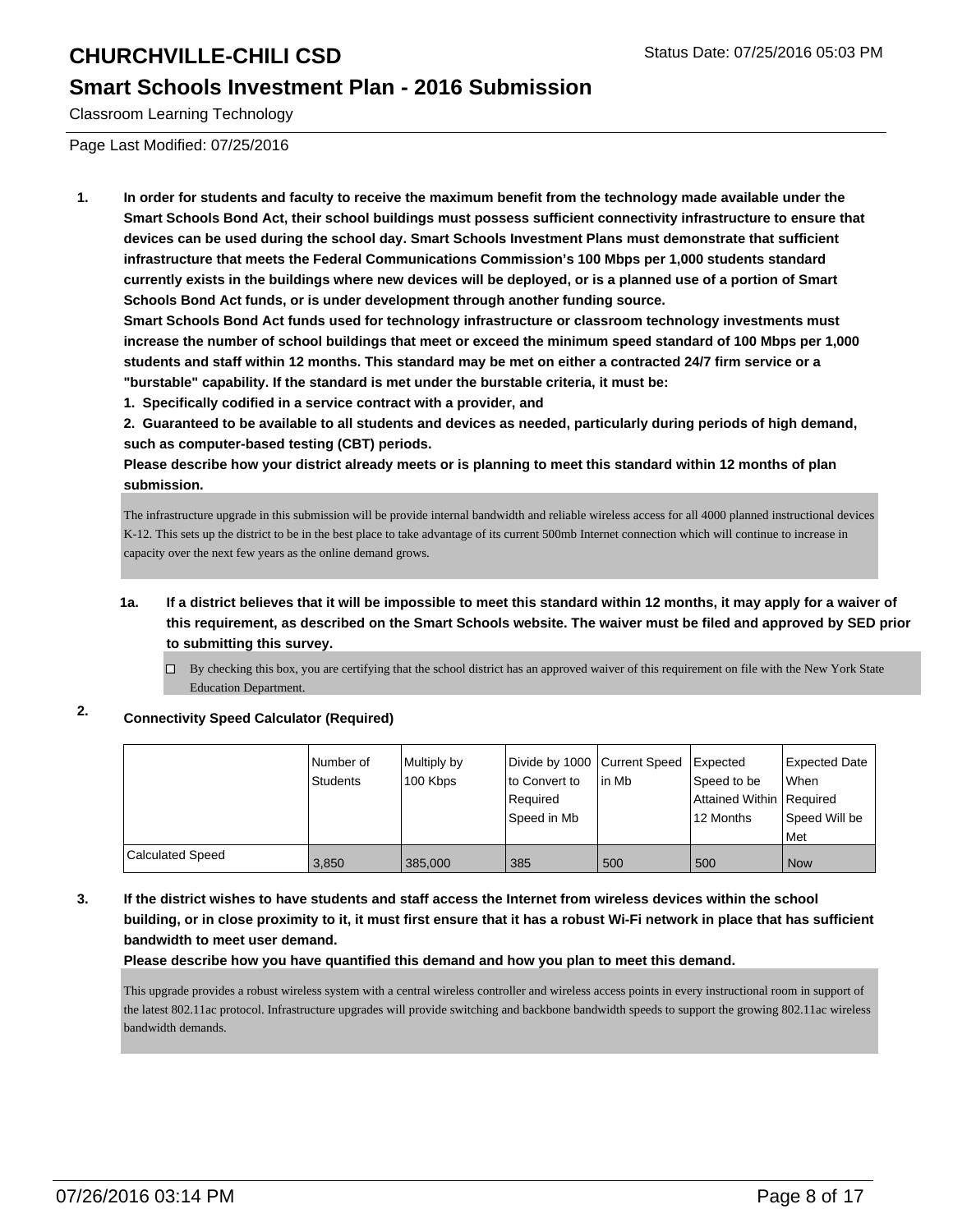### **Smart Schools Investment Plan - 2016 Submission**

Classroom Learning Technology

Page Last Modified: 07/25/2016

**4. All New York State public school districts are required to complete and submit an Instructional Technology Plan survey to the New York State Education Department in compliance with Section 753 of the Education Law and per Part 100.12 of the Commissioner's Regulations.**

**Districts that include educational technology purchases as part of their Smart Schools Investment Plan must have a submitted and approved Instructional Technology Plan survey on file with the New York State Education Department.**

- By checking this box, you are certifying that the school district has an approved Instructional Technology Plan survey on file with the New York State Education Department.
- **5. Describe the devices you intend to purchase and their compatibility with existing or planned platforms or systems. Specifically address the adequacy of each facility's electrical, HVAC and other infrastructure necessary to install and support the operation of the planned technology.**

Recent implementation of laptop carts in classrooms provide Smart Charging Technology: Load-sensing technology directs charging power when and where it's needed most, so each notebook is charged as quickly as possible. In addition, the cart phases the power of the notebook outlets up over six banks (30 unit carts), preventing breaker from tripping on start up of charging. All notebook outlets are powered up in groups of five after the turn-on delay and will remain powered up until an over-temperature fault, circuit breaker trip, AC cord removal, charging or managing the next bank, auxiliary outlet is used or site power is removed.

The implementation of center sets of iPads in K-2 classrooms and 1:1 Chromebooks for grades 3-12 provides students with 1:1 technology for a variety of learning experiences: whole group, small group or independent. The Chromebook implementation will support and build upon the districtwide use of Google Apps for Education which can be used across multiple curricular areas including math, ELA, science, LOTE, social studies and the Arts. In addition, students in grades 9-12 will be able to carry their tools with them between home and school.

The implementation of Interactive Flat Panels in K-12 classrooms provides students with an opportunity to learn with a teacher model, in collaborative group centers, and monitor their own performance through various software assessment tools. This technology works with our current use of SMART Notebook, which our teachers embrace and have professional development and instructional experience utilizing on a daily basis. The implementation of Hyper-converged server/storage technology which will reduce administration costs, floor space, power consumption and heat production.

Server room locations all have redundant cooling systems, UPS systems and generated power.

Switching upgrades support Power Over Ethernet (POE) and have been properly sized in each IDF to accommodate not only necessary Ethernet ports but to accommodate all the need POE devices, ie: wireless access points, VOIP phones, security video cameras.

All IDF locations have clean power, UPS backups and generated power.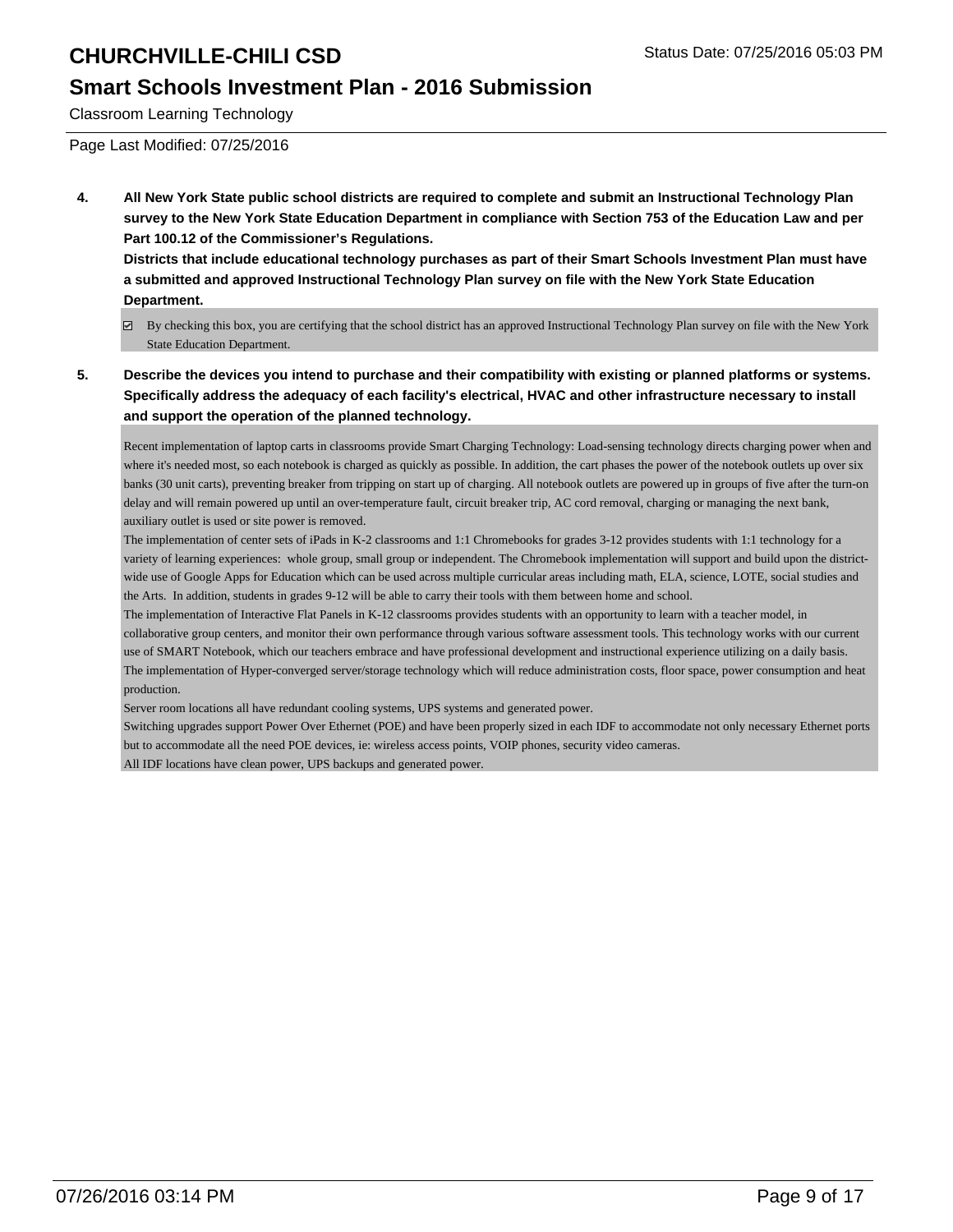### **Smart Schools Investment Plan - 2016 Submission**

Classroom Learning Technology

Page Last Modified: 07/25/2016

- **6. Describe how the proposed technology purchases will:**
	- **> enhance differentiated instruction;**
	- **> expand student learning inside and outside the classroom;**
	- **> benefit students with disabilities and English language learners; and**
	- **> contribute to the reduction of other learning gaps that have been identified within the district.**

**The expectation is that districts will place a priority on addressing the needs of students who struggle to succeed in a rigorous curriculum. Responses in this section should specifically address this concern and align with the district's Instructional Technology Plan (in particular Question 2 of E. Curriculum and Instruction: "Does the district's instructional technology plan address the needs of students with disabilities to ensure equitable access to instruction, materials and assessments?" and Question 3 of the same section: "Does the district's instructional technology plan address the provision of assistive technology specifically for students with disabilities to ensure access to and participation in the general curriculum?"**

The technology plan ensures all students K-12 have equal access to the same devices and instructional systems in every grade level regardless if it is a blended classroom or a self-contained classroom. In addition, the technology plan ensures an adequate number of devices and resources are available to accommodate specific students with disabilities and ELL students with individual needs as addressed through individual IEP plans or 504 plans. The district continues to align and adapt new eResources that support individual lesson plans that not only include instructional rigor, but also include built-in assistive technology like, read-aloud tools, meaning of text through explanation and pictures, translation, speech to text, word prediction, online thesaurus, etc. The purchase of Chromebooks for students in grades 3-12 will expand access to these resources and assistive technologies. Professional development for all teachers, including teachers of ELL's and Students with Disabilities, occurs on a regular basis. The use of an instructional technology coach provides direct support in co-planning and co-teaching when providing more specific, timely instruction to students in intervention settings, supported environments ,and general instruction.

#### **7. Where appropriate, describe how the proposed technology purchases will enhance ongoing communication with parents and other stakeholders and help the district facilitate technology-based regional partnerships, including distance learning and other efforts.**

Increasingly, technology is helping us execute collaborative teaching strategies combined with professional learning to better connect our educators, students and parents. Additionally, technology will help students to meet college and career readiness goals and develop their twenty first century skills.

Learning management systems (Moodle and Google Classroom) are utilized across grade levels on a regular basis to provide students with experience in blended/online learning, the opportunity to obtain and submit work online, and provides opportunities for collaborative learning (through the use of Google Apps for Education).

Parent/Student Portal gives parents and students access to monitor indiviudal progress and enhances students ability to be responsible for their own learning as they have the ability to monitor their progress and set goals for themselves.

Last summer, the school district offered its first online course. The district is working to offering additional online and blended course models moving forward.

Additionally, work and tools have been started with various flipped classroom models, providing instructional material in alternate ways and when students miss a given class.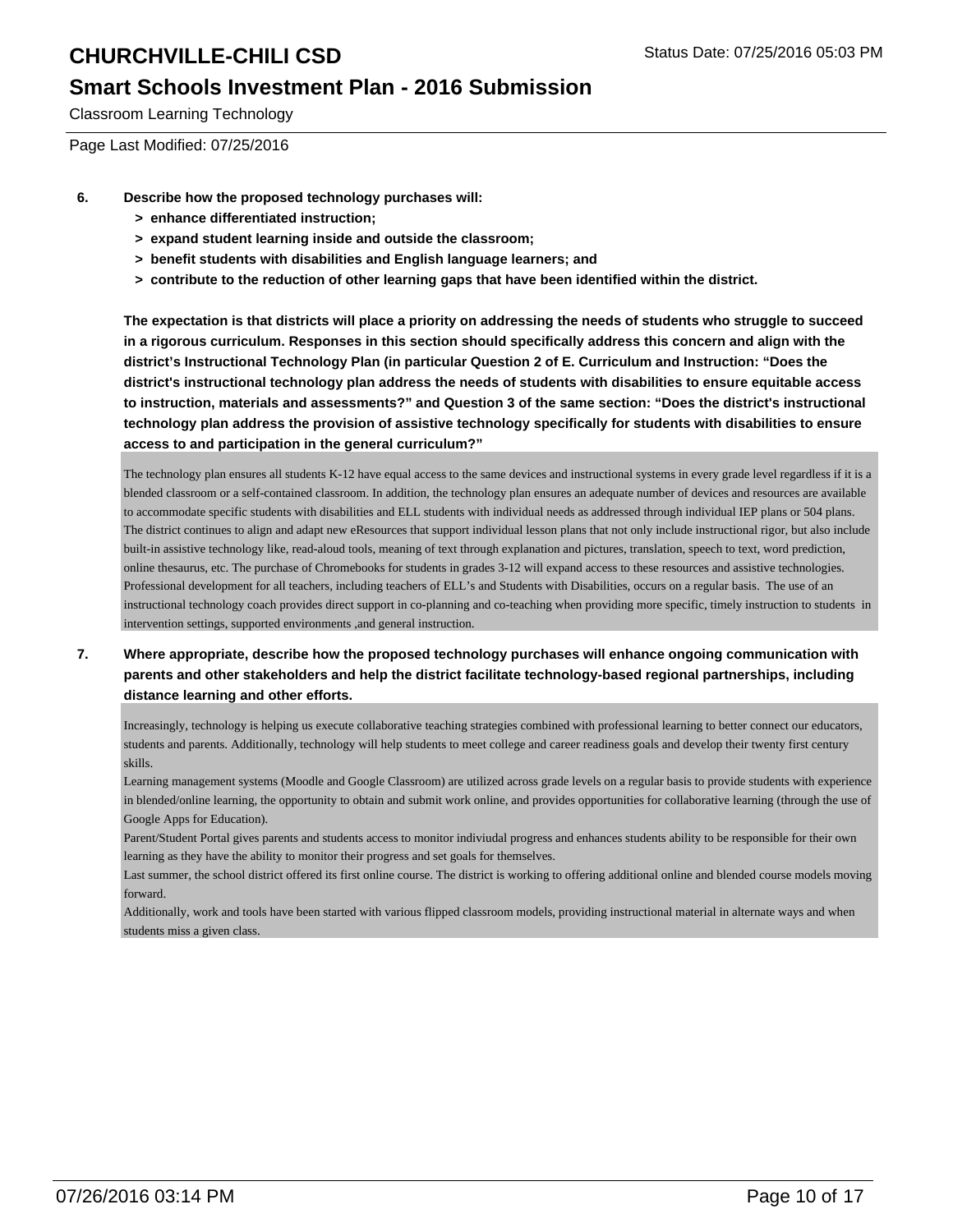### **Smart Schools Investment Plan - 2016 Submission**

Classroom Learning Technology

Page Last Modified: 07/25/2016

**8. Describe the district's plan to provide professional development to ensure that administrators, teachers and staff can employ the technology purchased to enhance instruction successfully.**

**Note: This response should be aligned and expanded upon in accordance with your district's response to Question 1 of F. Professional Development of your Instructional Technology Plan: "Please provide a summary of professional development offered to teachers and staff, for the time period covered by this plan, to support technology to enhance teaching and learning. Please include topics, audience and method of delivery within your summary."**

The district has been a Google Apps for Education (Docs, Sheets, Slides, Drawings, Forms, Sites, Classroom) district for 4 years now. We have provided Google Apps training in a variety of ways to all teaching, admin and support staff with Full day workshops, Small group PD meetings/PLCs, 1:1 Coaching (planning, co-teaching, reflection).

In addition, 3-12 Instructional Staff have had full day workshops on using Google Apps to Increase Writing Volume.

The district has used Moodle Learning Management system for the last three years. Level 1 training includes adding resources, forums, etc. Level 2 training includes Glossary, Quizzes, etc.

SMART Notebook Level 1 and level 2 training has been provided for many years assisting teachers in the use and creation of interactive content on interactive boards.

Yearly workshops are provided on building Classroom Websites and managing course gradebooks to Support School-Home Communication. Digital Storytelling workshops combine the use of several eResources and video creation tools that integrate English Language Arts and technology for creative telling story projects.

Grade level team collaboration has expanded the use of iPads in Elementary Centers with the selection of appropriate Apps in the support of Reading, writing, mathematics, phonetics, etc.

The district had a successful online course offering last summer and is working on several other online and blended course offerings in the future.

- **9. Districts must contact the SUNY/CUNY teacher preparation program that supplies the largest number of the district's new teachers to request advice on innovative uses and best practices at the intersection of pedagogy and educational technology.**
	- $\boxtimes$  By checking this box, you certify that you have contacted the SUNY/CUNY teacher preparation program that supplies the largest number of your new teachers to request advice on these issues.
	- **9a. Please enter the name of the SUNY or CUNY Institution that you contacted.**

(No Response)

**9b. Enter the primary Institution phone number.**

(No Response)

**9c. Enter the name of the contact person with whom you consulted and/or will be collaborating with on innovative uses of technology and best practices.**

(No Response)

**10. A district whose Smart Schools Investment Plan proposes the purchase of technology devices and other hardware must account for nonpublic schools in the district.**

**Are there nonpublic schools within your school district?**

- Yes
- $\boxtimes$  No
- **11. Nonpublic Classroom Technology Loan Calculator The Smart Schools Bond Act provides that any Classroom Learning Technology purchases made using Smart Schools funds shall be lent, upon request, to nonpublic schools in the district. However, no school district shall be**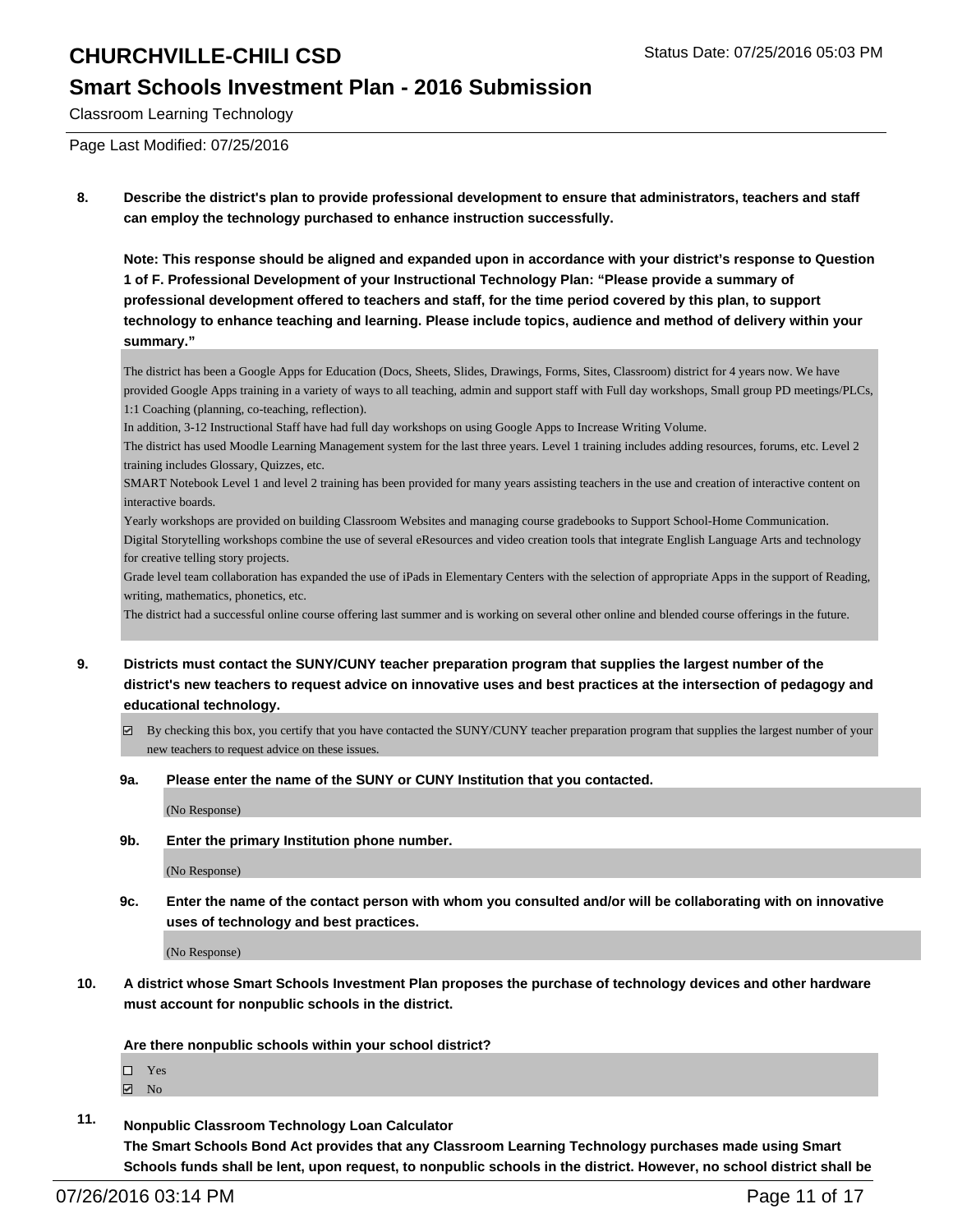### **Smart Schools Investment Plan - 2016 Submission**

Classroom Learning Technology

Page Last Modified: 07/25/2016

**required to loan technology in amounts greater than the total obtained and spent on technology pursuant to the Smart Schools Bond Act and the value of such loan may not exceed the total of \$250 multiplied by the nonpublic school enrollment in the base year at the time of enactment. See:**

**http://www.p12.nysed.gov/mgtserv/smart\_schools/docs/Smart\_Schools\_Bond\_Act\_Guidance\_04.27.15\_Final.pdf.**

|                                     | 1. Classroom<br>Technology<br>Sub-allocation | 2. Public<br>Enrollment<br>$(2014-15)$ | 3. Nonpublic<br><b>Enrollment</b><br>$(2014 - 15)$ | 14. Sum of<br><b>Public and</b><br>Nonpublic<br><b>Enrollment</b>                             | l 5. Total Per<br>Pupil Sub-<br>Iallocation | 6. Total<br>Nonpublic Loan<br>Amount |
|-------------------------------------|----------------------------------------------|----------------------------------------|----------------------------------------------------|-----------------------------------------------------------------------------------------------|---------------------------------------------|--------------------------------------|
| Calculated Nonpublic Loan<br>Amount |                                              |                                        |                                                    | (No Response)   (No Response)   (No Response)   (No Response)   (No Response)   (No Response) |                                             |                                      |

**12. To ensure the sustainability of technology purchases made with Smart Schools funds, districts must demonstrate a long-term plan to maintain and replace technology purchases supported by Smart Schools Bond Act funds. This sustainability plan shall demonstrate a district's capacity to support recurring costs of use that are ineligible for Smart Schools Bond Act funding such as device maintenance, technical support, Internet and wireless fees, maintenance of hotspots, staff professional development, building maintenance and the replacement of incidental items. Further, such a sustainability plan shall include a long-term plan for the replacement of purchased devices and equipment at the end of their useful life with other funding sources.**

 $\boxtimes$  By checking this box, you certify that the district has a sustainability plan as described above.

**13. Districts must ensure that devices purchased with Smart Schools Bond funds will be distributed, prepared for use, maintained and supported appropriately. Districts must maintain detailed device inventories in accordance with generally accepted accounting principles.**

 $\boxdot$  By checking this box, you certify that the district has a distribution and inventory management plan and system in place.

**14. If you are submitting an allocation for Classroom Learning Technology complete this table. Note that the calculated Total at the bottom of the table must equal the Total allocation for this category that you entered in the SSIP Overview overall budget.**

|                          | Sub-Allocation |
|--------------------------|----------------|
| Interactive Whiteboards  | 230,300        |
| Computer Servers         | 354,598        |
| <b>Desktop Computers</b> | l 0            |
| Laptop Computers         | 452,735        |
| <b>Tablet Computers</b>  | 107,775        |
| <b>Other Costs</b>       | $\overline{0}$ |
| Totals:                  | 1,145,408.00   |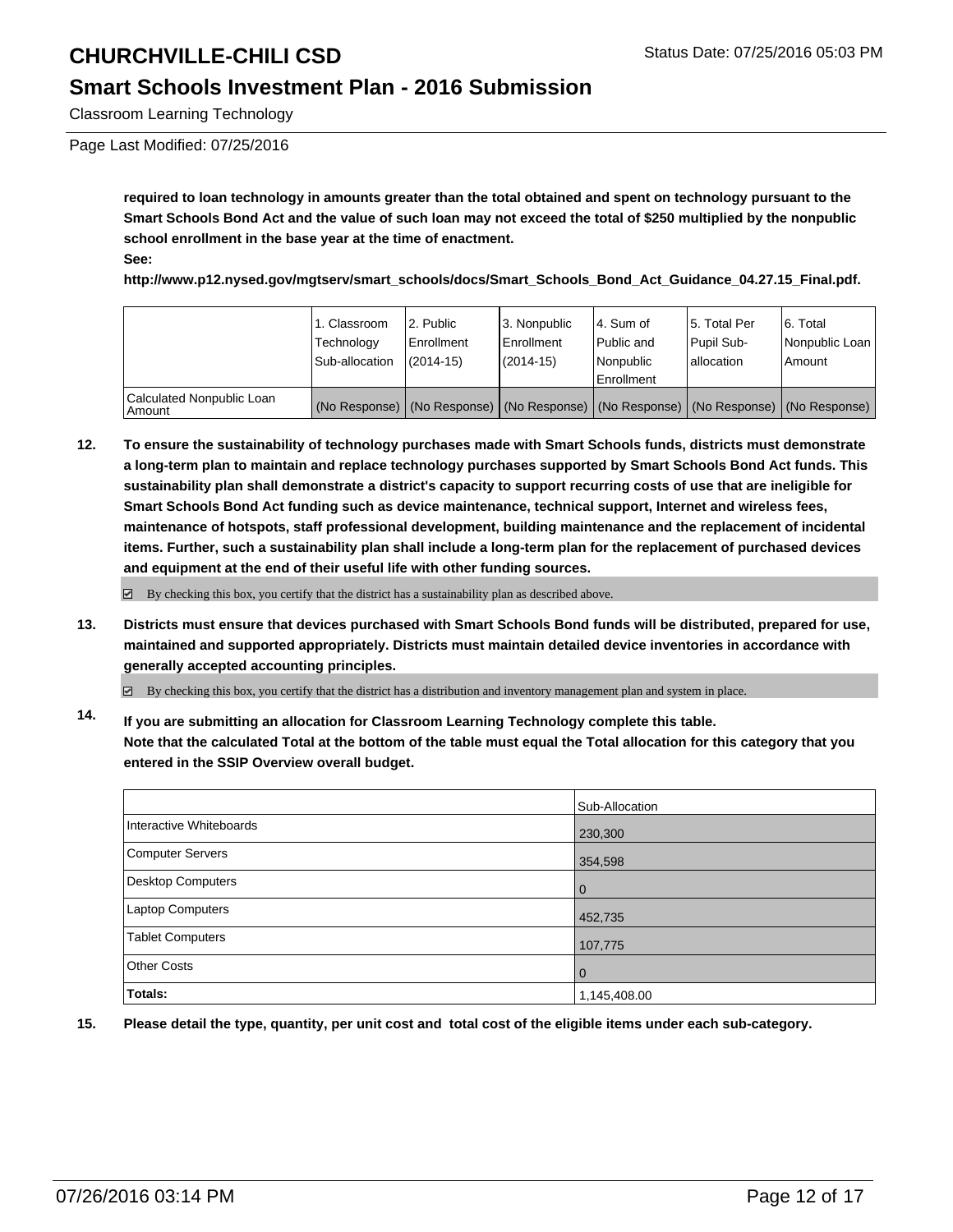## **Smart Schools Investment Plan - 2016 Submission**

Classroom Learning Technology

Page Last Modified: 07/25/2016

| Select the allowable expenditure<br>type.<br>Repeat to add another item under<br>each type. | Item to be Purchased                                                                           | Quantity       | Cost per Item | <b>Total Cost</b> |
|---------------------------------------------------------------------------------------------|------------------------------------------------------------------------------------------------|----------------|---------------|-------------------|
| Interactive Whiteboards                                                                     | RecordEx Simplicity 70 inch multi-<br>touch interactive flat panel                             | 52             | 4,160         | 216,320           |
| Interactive Whiteboards                                                                     | RecordEx Simplicity 65 inch multi-<br>touch interactive flat panel                             | $\overline{4}$ | 3.495         | 13,980            |
| <b>Computer Servers</b>                                                                     | Nutanix NX6035 server/storage nodes                                                            | 9              | 27,672        | 249,048           |
| <b>Tablet Computers</b>                                                                     | Apple iPad Mini 4 Devices 64GB                                                                 | 225            | 479           | 107,775           |
| <b>Laptop Computers</b>                                                                     | HP Chromebook 11 G4                                                                            | 1700           | 217           | 368,900           |
| <b>Laptop Computers</b>                                                                     | HP Probook 640G2 Laptop                                                                        | 135            | 621           | 83,835            |
| <b>Computer Servers</b>                                                                     | Nutanix 6235C cold storage node                                                                | 1              | 33,285        | 33,285            |
| <b>Computer Servers</b>                                                                     | <b>Nutanix Operating System license</b><br>entitlement valid for life of device                | 9              | 6,825         | 61,425            |
| <b>Computer Servers</b>                                                                     | <b>Nutanix Operating System license</b><br>entitlement for cold storage node valid<br>for life | $\overline{2}$ | 5,420         | 10,840            |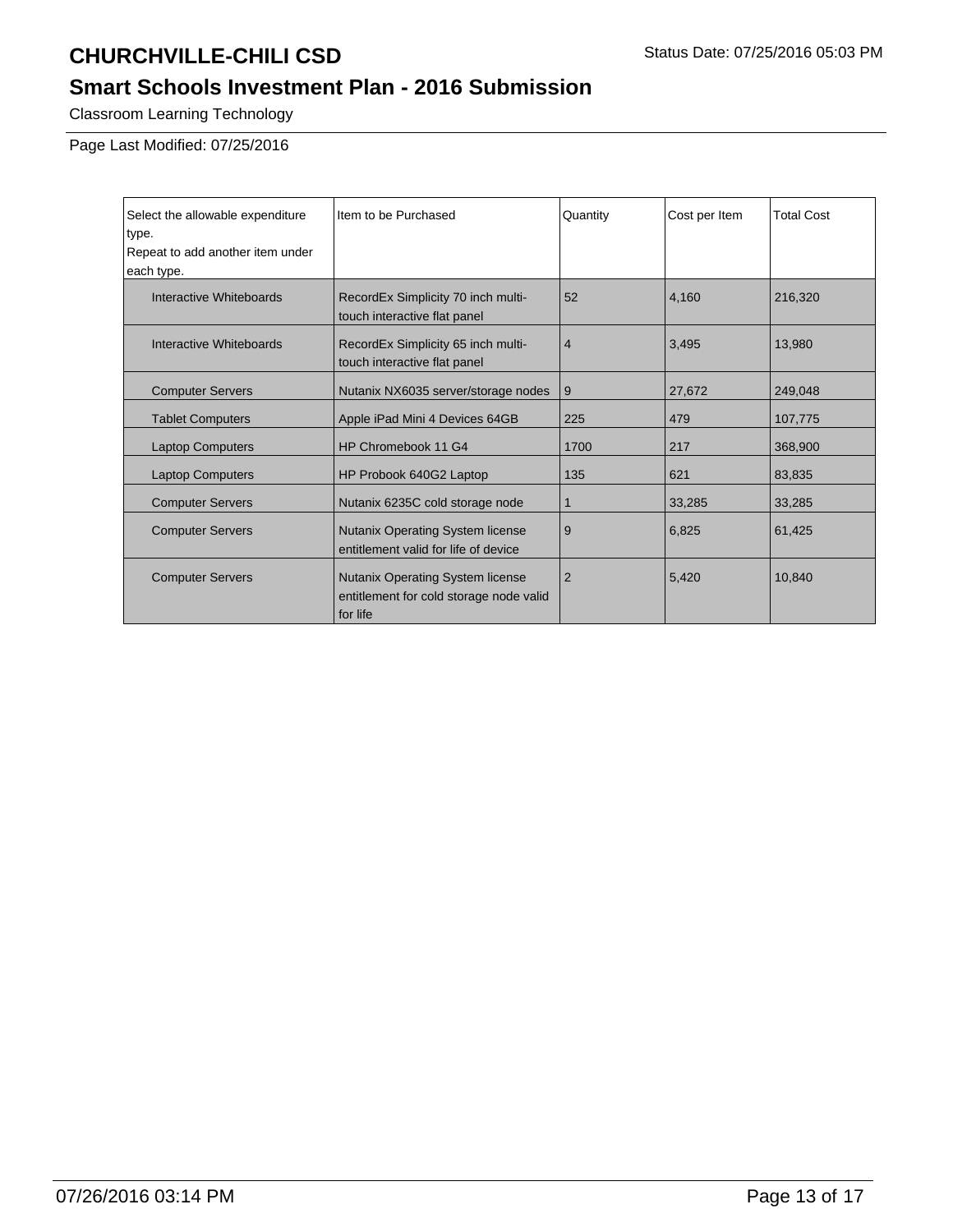### **Smart Schools Investment Plan - 2016 Submission**

Pre-Kindergarten Classrooms

Page Last Modified: 04/01/2016

**1. Provide information regarding how and where the district is currently serving pre-kindergarten students and justify the need for additional space with enrollment projections over 3 years.**

(No Response)

- **2. Describe the district's plan to construct, enhance or modernize education facilities to accommodate prekindergarten programs. Such plans must include:**
	- **Specific descriptions of what the district intends to do to each space;**
	- **An affirmation that pre-kindergarten classrooms will contain a minimum of 900 square feet per classroom;**
	- **The number of classrooms involved;**
	- **The approximate construction costs per classroom; and**
	- **Confirmation that the space is district-owned or has a long-term lease that exceeds the probable useful life of the improvements.**

(No Response)

**3. Smart Schools Bond Act funds may only be used for capital construction costs. Describe the type and amount of additional funds that will be required to support ineligible ongoing costs (e.g. instruction, supplies) associated with any additional pre-kindergarten classrooms that the district plans to add.**

(No Response)

**4. All plans and specifications for the erection, repair, enlargement or remodeling of school buildings in any public school district in the State must be reviewed and approved by the Commissioner. Districts that plan capital projects using their Smart Schools Bond Act funds will undergo a Preliminary Review Process by the Office of Facilities Planning.**

| Project Number |  |
|----------------|--|
| (No Response)  |  |

**5. If you have made an allocation for Pre-Kindergarten Classrooms, complete this table.**

**Note that the calculated Total at the bottom of the table must equal the Total allocation for this category that you entered in the SSIP Overview overall budget.**

|                                          | Sub-Allocation |
|------------------------------------------|----------------|
| Construct Pre-K Classrooms               | (No Response)  |
| Enhance/Modernize Educational Facilities | (No Response)  |
| <b>Other Costs</b>                       | (No Response)  |
| Totals:                                  |                |

| Select the allowable expenditure | litem to be purchased | Quantity      | Cost per Item | <b>Total Cost</b> |
|----------------------------------|-----------------------|---------------|---------------|-------------------|
| type.                            |                       |               |               |                   |
| Repeat to add another item under |                       |               |               |                   |
| each type.                       |                       |               |               |                   |
| (No Response)                    | (No Response)         | (No Response) | (No Response) | (No Response)     |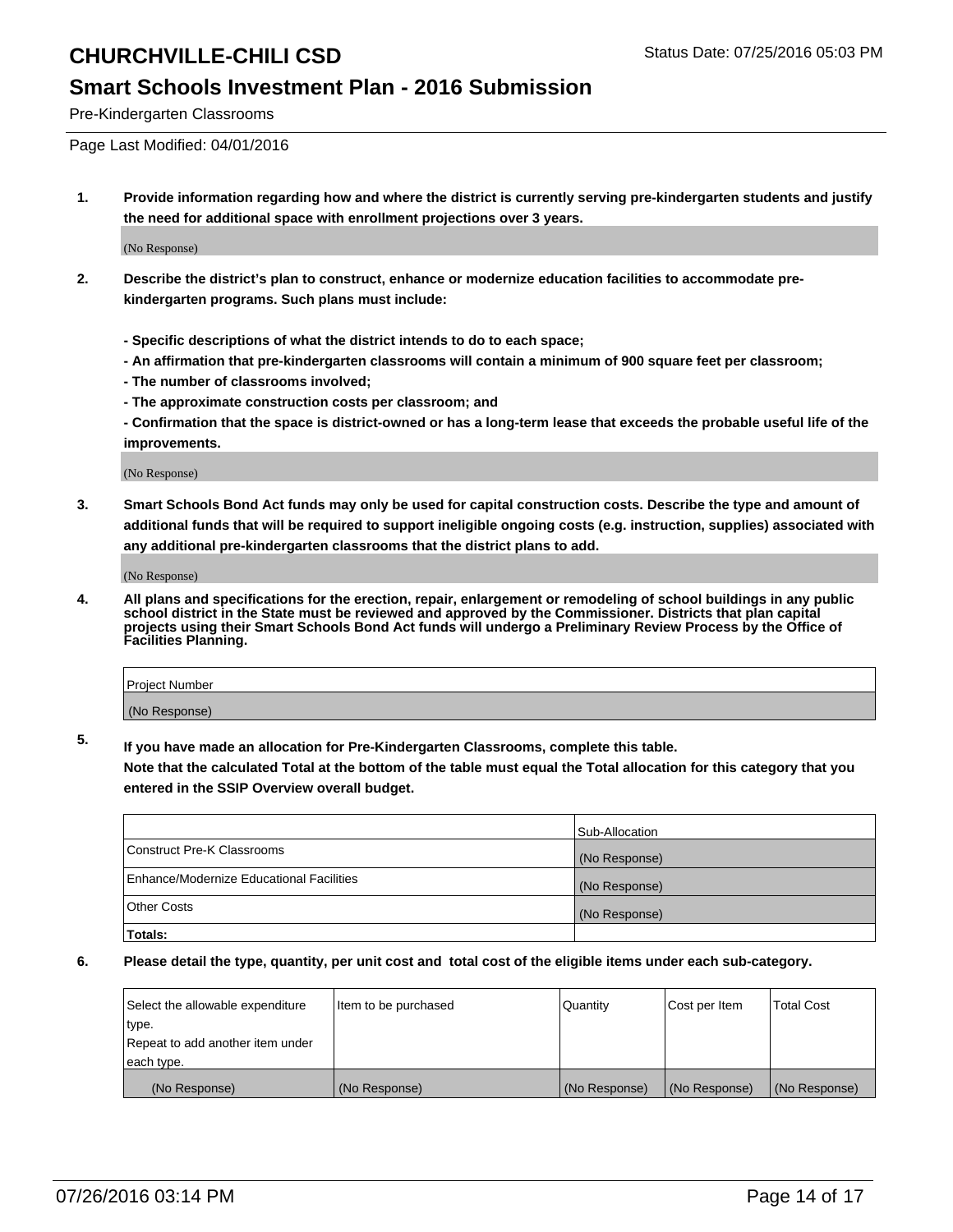### **Smart Schools Investment Plan - 2016 Submission**

Replace Transportable Classrooms

Page Last Modified: 04/01/2016

**1. Describe the district's plan to construct, enhance or modernize education facilities to provide high-quality instructional space by replacing transportable classrooms.**

(No Response)

**2. All plans and specifications for the erection, repair, enlargement or remodeling of school buildings in any public school district in the State must be reviewed and approved by the Commissioner. Districts that plan capital projects using their Smart Schools Bond Act funds will undergo a Preliminary Review Process by the Office of Facilities Planning.**

| <b>Project Number</b> |  |
|-----------------------|--|
| (No Response)         |  |

**3. For large projects that seek to blend Smart Schools Bond Act dollars with other funds, please note that Smart Schools Bond Act funds can be allocated on a pro rata basis depending on the number of new classrooms built that directly replace transportable classroom units.**

**If a district seeks to blend Smart Schools Bond Act dollars with other funds describe below what other funds are being used and what portion of the money will be Smart Schools Bond Act funds.**

(No Response)

**4. If you have made an allocation for Replace Transportable Classrooms, complete this table. Note that the calculated Total at the bottom of the table must equal the Total allocation for this category that you entered in the SSIP Overview overall budget.**

|                                                | Sub-Allocation |
|------------------------------------------------|----------------|
| Construct New Instructional Space              | (No Response)  |
| Enhance/Modernize Existing Instructional Space | (No Response)  |
| Other Costs                                    | (No Response)  |
| Totals:                                        |                |

| Select the allowable expenditure | Item to be purchased | Quantity      | Cost per Item | <b>Total Cost</b> |
|----------------------------------|----------------------|---------------|---------------|-------------------|
| type.                            |                      |               |               |                   |
| Repeat to add another item under |                      |               |               |                   |
| each type.                       |                      |               |               |                   |
| (No Response)                    | (No Response)        | (No Response) | (No Response) | (No Response)     |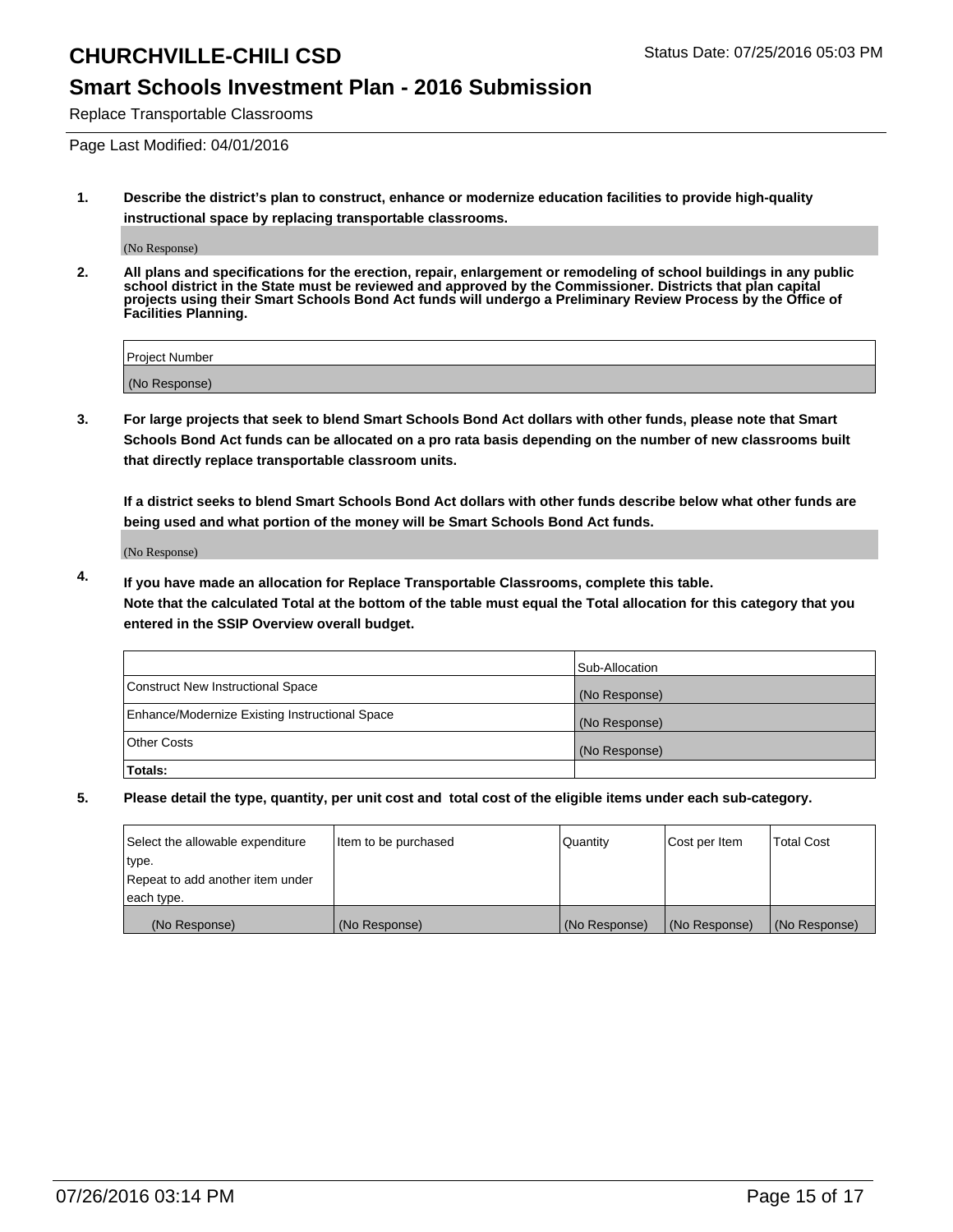### **Smart Schools Investment Plan - 2016 Submission**

High-Tech Security Features

Page Last Modified: 04/01/2016

**1. Describe how you intend to use Smart Schools Bond Act funds to install high-tech security features in school buildings and on school campuses.**

(No Response)

**2. All plans and specifications for the erection, repair, enlargement or remodeling of school buildings in any public school district in the State must be reviewed and approved by the Commissioner. Districts that plan capital projects using their Smart Schools Bond Act funds will undergo a Preliminary Review Process by the Office of Facilities Planning.** 

| Project Number |  |
|----------------|--|
| (No Response)  |  |

**3. Was your project deemed eligible for streamlined Review?**

| H | Yes |  |
|---|-----|--|
| П | Nο  |  |

**4. Include the name and license number of the architect or engineer of record.**

| Name          | License Number |
|---------------|----------------|
| (No Response) | (No Response)  |

**5. If you have made an allocation for High-Tech Security Features, complete this table.**

**Note that the calculated Total at the bottom of the table must equal the Total allocation for this category that you entered in the SSIP Overview overall budget.**

|                                                      | Sub-Allocation |
|------------------------------------------------------|----------------|
| Capital-Intensive Security Project (Standard Review) | (No Response)  |
| <b>Electronic Security System</b>                    | (No Response)  |
| <b>Entry Control System</b>                          | (No Response)  |
| Approved Door Hardening Project                      | (No Response)  |
| <b>Other Costs</b>                                   | (No Response)  |
| Totals:                                              |                |

| Select the allowable expenditure | litem to be purchased | Quantity      | Cost per Item | <b>Total Cost</b> |
|----------------------------------|-----------------------|---------------|---------------|-------------------|
| type.                            |                       |               |               |                   |
| Repeat to add another item under |                       |               |               |                   |
| each type.                       |                       |               |               |                   |
| (No Response)                    | (No Response)         | (No Response) | (No Response) | (No Response)     |